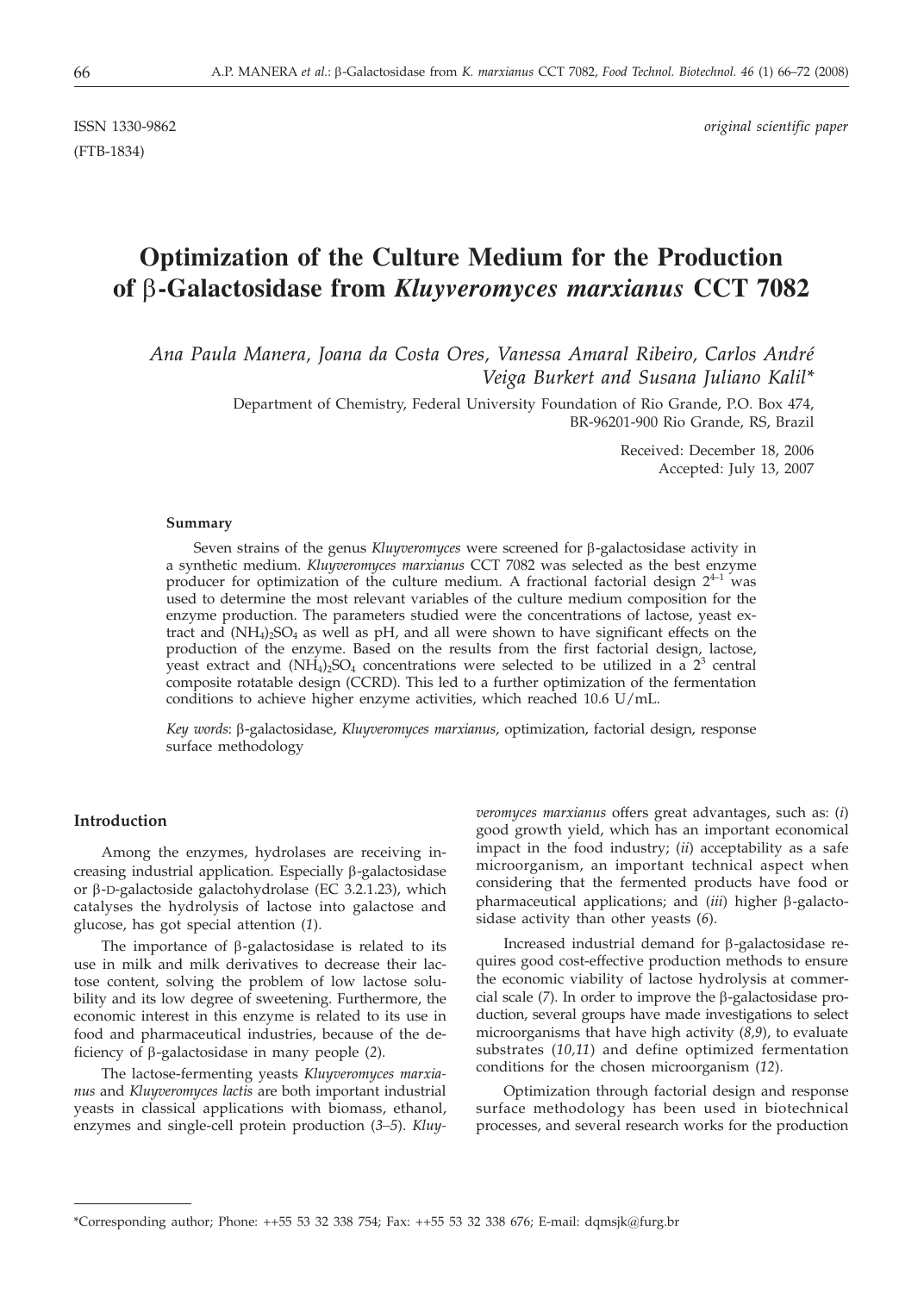of enzymes have applied this technique for the optimization of culture conditions, namely for the production of glucoamylase by *Aspergillus niger* (*13*), lipase by *Geotrichum candidum* (*14*), or inulinase by *Kluyveromyces marxianus* (*15*,*16*)*.* The aim of optimization is to determine suitable conditions for the economically and/or technologically important process variables such as product concentration, yield, selectivity and raw material cost (*17*). Statistically designed experiments are very effective because the affecting parameters can be evaluated collectively, even with a limited number of experiments (*18*).

In the present work, the production of  $\beta$ -galactosidase from *Kluyveromyces* yeasts by submerged fermentation in agitated flasks was evaluated by using factorial design and response surface methodology. The best enzyme producer among seven strains of *Kluyveromyces lactis* and *Kluyveromyces marxianus* was selected. Afterwards, the culture medium was optimized. In order to establish the optimal conditions for the production of  $\beta$ -galactosidase, the pH and the concentrations of lactose, yeast extract and  $(NH_4)$ <sub>2</sub>SO<sub>4</sub> were first evaluated in a fractional factorial design  $(2^{4-1})$  followed by a  $2^3$  central composite rotatable design (CCRD) and response surface methodology.

## **Materials and Methods**

### *Microorganisms*

Five strains of *Kluyveromyces marxianus* (CCT 7080, CCT 7081, CCT 7082, NCYC 587, and var. *bulgaricus* ATCC 16045), and two strains of *Kluyveromyces lactis* (NRRL Y 8279 and NRRL Y 1564) were tested. The strains were maintained at 4  $\degree$ C on yeast mold (YM) agar medium containing (in g/L): yeast extract 3.0, malt extract 3.0, peptone 5.0, glucose 10.0 and agar 20.0.

# *Inoculum*

The inoculum cultures were grown on a medium containing lactose 10 g,  $KH_2PO_4$  5 g,  $(NH_4)_2SO_4$  1.2 g,  $MgSO<sub>4</sub>·7H<sub>2</sub>O$  0.4 g and yeast extract 1 g in 1 L of 0.2 M potassium phosphate buffer, pH=5.5 (*19*). Sterilization of the medium was done at 121 °C for 15 min, lactose was sterilized by filtration (3). β-Galactosidase was produced in 500-mL Erlenmeyer flasks with 150 mL of culture medium. The culture was incubated in an orbital shaking incubator (Tecnal TE-420, Brazil) for 14 h at 180 rpm and 30 °C (*20*).

#### *Submerged fermentation*

In order to select the best  $\beta$ -galactosidase producer microorganism, submerged fermentations in Erlenmeyer flasks were done with the same inoculum culture medium. The fermentations were started with 10 % of inoculum (*7*). The operational conditions were 30 °C and 180 rpm (Tecnal TE-420, Brazil) during 72 h. After that time, the enzymatic activity started to decline. The fermentations were done in duplicate for each microorganism.

At appropriate intervals, culture samples were collected for analysis of  $\beta$ -galactosidase activity, biomass concentration, lactose concentration and pH.

#### *Experimental design*

The effects of pH and the concentrations of lactose, yeast extract and  $(NH_4)$ ,  $SO_4$  on  $\beta$ -galactosidase production were studied by using a fractional design of  $2^{4-1}$ trials plus 3 central points, which means a total of 11 trials.

A CCRD  $(2^3$  plus axial and central points) with three replicates at the central point, a total of 17 trials, was utilized for the three selected variables from the fractional design, having b-galactosidase activity as response. Table 1 gives the values of the coded levels used in both the fractional and central composite rotatable designs.

Amounts of KH<sub>2</sub>PO<sub>4</sub> and MgSO<sub>4</sub>⋅7H<sub>2</sub>O were fixed at 5 and  $0.4$  g/L, respectively, for all the trials. The medium was prepared with 0.2 M potassium phosphate buffer varying the pH (Table 1). The software Statistica 6.0 was used to analyse the results.

#### *Enzyme extraction*

Samples of 1 mL of cell suspension containing 2.62 mg of dry cell in phosphate buffer (0.1 M, pH=7.3) were ultrasonicated (Unique MaxiClean 700, Brazil) for 10 min with 1.1 g of glass beads  $(r<0.4$  mm). During this treatment, the temperature was kept between 0 and 4  $^{\circ}$ C. The suspension was centrifuged at  $5200 \times g$  (Cientec CT--5000R, Brazil) for 10 min at 4  $^{\circ}$ C, and the supernatant was assayed for  $\beta$ -galactosidase activity.

Biomass content in the cell suspension was adjusted according to Numanoðlu and Sungur (*21*), using a dry cell calibration curve previously established.

Table 1**.** Values of coded levels and real values used in fractional design and CCRD

| Factorial design | Coded variable level | $\gamma$ (lactose) | $\gamma$ (yeast extract) | $y(NH_4)$ <sub>2</sub> SO <sub>4</sub> ) | pH  |
|------------------|----------------------|--------------------|--------------------------|------------------------------------------|-----|
|                  |                      | g/L                | g/L                      | g/L                                      |     |
| Fractional       | -                    | 10                 |                          | 0                                        | 3.5 |
|                  |                      | 40                 | 6.5                      |                                          | 4.8 |
|                  | $+1$                 | 70                 | 12                       | 8                                        | 6.0 |
| <b>CCRD</b>      | $-1.68$              | 10                 | 5                        |                                          |     |
|                  | $^{-1}$              | 28.2               | 8                        | 5.2                                      |     |
|                  | 0                    | 55                 | 12.5                     | 7                                        |     |
|                  | $+1$                 | 81.8               | 17                       | 8.8                                      |     |
|                  | $+1.68$              | 100                | 20                       | 10                                       |     |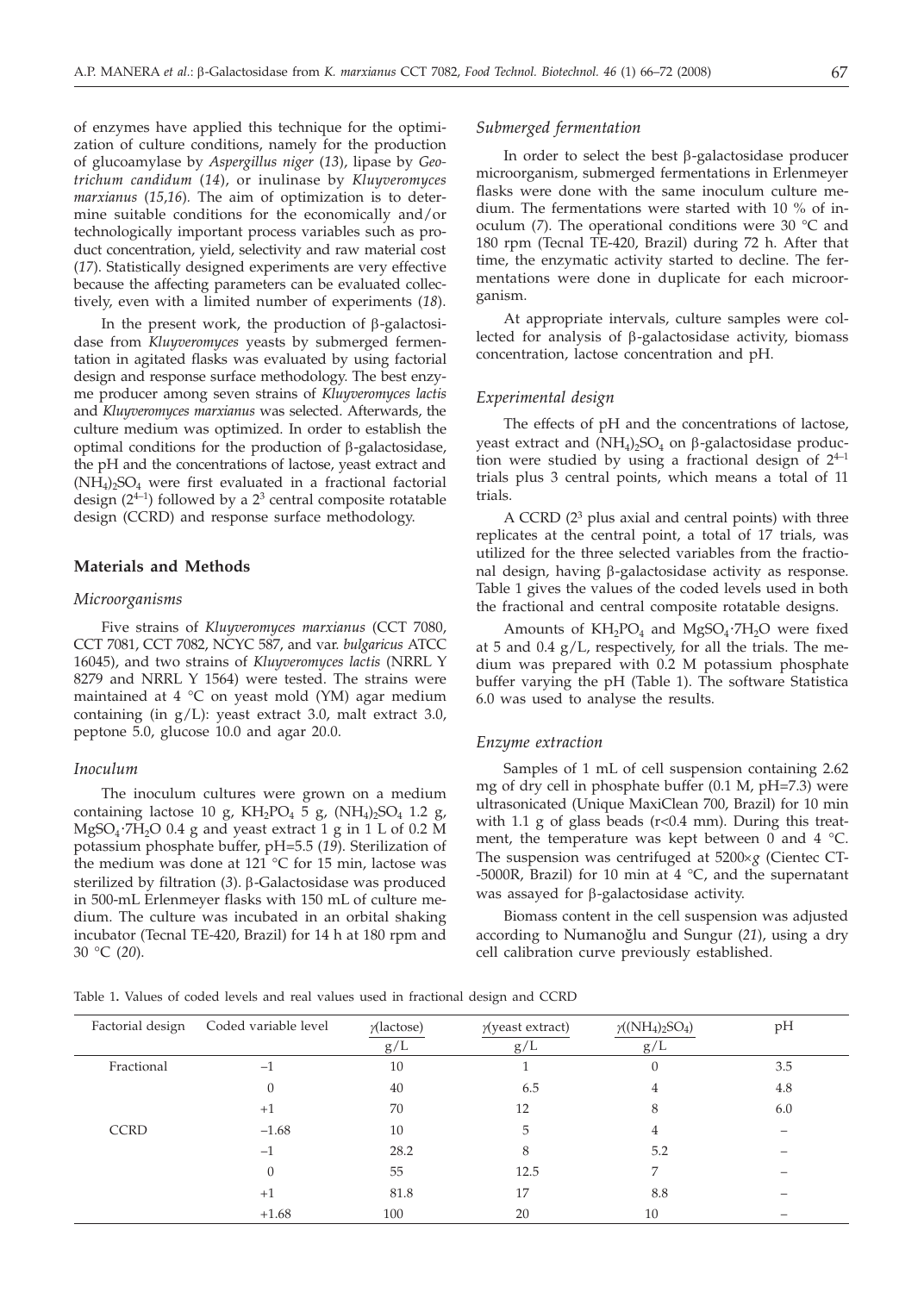#### *b-Galactosidase assay*

The  $\beta$ -galactosidase activity was measured spectrophotometrically by using *o*-nitrophenyl-β-D-galactopyranoside (ONPG, Sigma-Aldrich) by the method of Food Chemical Codex (*22*). A sample of 0.5 mL was mixed with 2 mL of 8.3 mM ONPG in PEM buffer (27.2 g/L of  $KH_2PO_4$ , 37.2 mg/L of disodium EDTA dehydrate, and 20.3 mg/L of MgCl<sub>2</sub>⋅6H<sub>2</sub>O), pH=6.5, and incubated for 15 min at 37 °C. The reaction was stopped by adding 1 mL of solution into 1 mL of 10 % sodium carbonate solution, then mixed by swirling, diluted to 10 mL with distilled water, and mixed again. Liberated *o*-nitrophenol (ONP) was measured spectrophotometrically (Quimis Q-108D, Brazil) at 420 nm. One unit of enzyme activity (U) was defined as the quantity of enzyme that will liberate 1 µmol of *o*-nitrophenol per min under the conditions of the assay.

## *Biomass concentration*

Samples were collected and centrifuged at 5200×g (Cientec CT-5000R, Brazil) for 10 min at 4 °C. Following the removal of the supernatant, cells were washed once with distilled water, centrifuged again and resuspended in a known volume of phosphate buffer (0.1 M, pH=7.3). Absorbance was measured at 620 nm using a spectrophotometer (Quimis Q-108D, Brazil) and compared to a previously constructed standard curve for absorbance *vs.* cell dry mass.

For cell dry mass determination, culture samples containing cells were centrifuged at 5200×g (Cientec CT-5000R, Brazil) for 10 min at 4 °C (*4*). Following the removal of the supernatant, cells were washed once with distilled water and dried in a microwave oven (Panasonic) at 700 W output for 15 min (*23*).

### *Lactose concentration*

Lactose concentration in the cell-free samples was determined by a colorimetric method using the phenol sulphuric acid reaction as described by Dubois *et al*. (*24*).

## **Results and Discussion**

### *Screening of microorganism*

Shake flask cultures were used to investigate the  $\beta$ --galactosidase production for the seven strains of *Kluyveromyces.* The experiments and analytical measurements were performed in duplicates.

As shown in Fig. 1, the maximum  $\beta$ -galactosidase activity occurred after 50 h of cultivation for *K. marxianus* CCT 7082 reaching values higher than 2.8 U/mL. The strains CCT 7080 and CCT 7081 reached maximum activity in 6 h of fermentation. The values obtained were 0.9 and 1.5 U/mL, respectively. The maximum activities reached by the strains ATCC 16045 and NCYC 587 were 0.8 U/mL, after 24 and 32 h of fermentation, respectively. For the *K. lactis* strains, the peaks of enzymatic activity occurred after 24 h of fermentation, presenting values of 0.7 and 1.5 U/mL for the NRRL Y 1564 and NRRL Y 8279, respectively.



**Fig. 1.** Enzymatic activity of the seven microorganisms tested during fermentation: O K. lactis NRRL Y 8279, × K. lactis NRRL  $Y$  1564, △ *K. marxianus var. bulgaricus* ATCC 16045, □ *K. marxianus* NCYC 587, - *K. marxianus* CCT 7082, *K. marxianus* CCT 7081, *K. marxianus* CCT 7080

Fig. 2 shows the enzymatic activity, biomass concentration, lactose consumption and pH variation for *Kluyveromyces marxianus* CCT 7082 during fermentation. Maximum enzymatic activity was reached with minimum pH, total lactose consumption and maximum biomass concentration. The same behaviour was observed for the other six microorganisms tested.

For both species, the obtained values for the enzymatic activity were in the same range or higher than the ones found by Inchaurrondo *et al*. (*3*). They also fermented *K. lactis* and *K. marxianus* strains in a medium containing lactose as carbon source. The values they obtained for the enzymatic activity were between 0.7 and 1.3 U/mL for the strains of *K. lactis* and between 0.7 and 1.0 U/mL for the strains of *K. marxianus*.



**Fig. 2.** Fermentation time profile for *Kluyveromyces marxianus* CCT 7082 using lactose as carbon source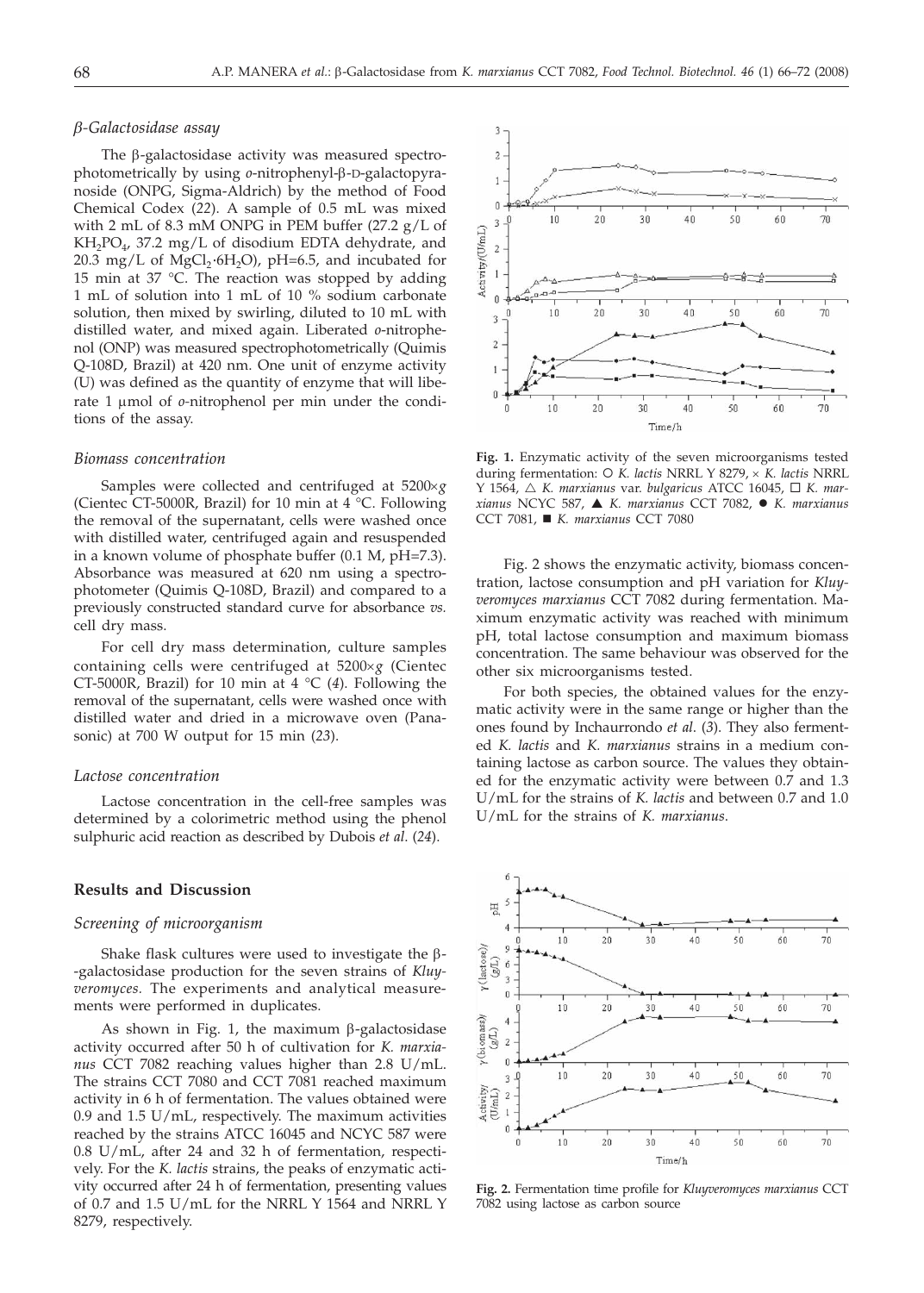From the seven microorganisms tested, *K. marxianus* CCT 7082 was selected for the optimization trials of the culture medium because it presented the highest enzyme production.

## *Fractional factorial design*

Experiments using  $2^{4-1}$  fractional factorial design were carried out with three values of each independent variable (Table 1). Enzymatic activities were measured every 24 h of the fermentation for 120 h. The response of the experimental designs was the maximum enzymatic activity for each trial. An estimate of the main effect is obtained by evaluating the difference in process performance caused by a change from low  $(-1)$  to high  $(+1)$ levels of the corresponding variable.

Activities varied according to the fermentation conditions, from 0.7 to 11.6 U/mL. As can be seen in Table 2, all variables had statistically significant effect at 95 %

confidence at the maximum enzymatic activity. Changes in the variables from level –1 to level +1 led to an increase in the maximum enzymatic activity. Maximum  $\beta$ --galactosidase production was more significantly affected (significance at the 0.05 level) by yeast extract (average positive effect of 4.18 U/mL), followed by lactose, pH and  $(NH_4)$ <sub>2</sub>SO<sub>4</sub>.

From these results the concentrations of lactose, yeast extract and  $(NH_4)$ <sub>2</sub>SO<sub>4</sub> were selected for further optimization of the medium composition in a CCRD. The pH was fixed at 6.0, corresponding to the pH value of the best trial in the fractional factorial design (11.6 U/mL).

# *Central composite rotatable design (CCRD)*

The results of the enzymatic activity in the CCRD for the three studied variables: lactose, yeast extract and  $(NH_4)_2SO_4$  concentrations, and the values predicted by the model provided by the Eq. 1 are presented in Table 3.

Table 2. Effect estimates for  $\beta$ -galactosidase activity<sup>a</sup> using fractional factorial design

| Factor                         | Effect/(U/mL) | Standard | $t(2)^c$ | p       | Conf. limit <sup>b</sup> | Conf. limit <sup>b</sup> |
|--------------------------------|---------------|----------|----------|---------|--------------------------|--------------------------|
|                                |               | error    |          |         | $(-95\% )$               | $(+95\%)$                |
| Mean                           | 4.66          | 0.06     | 78.32    | 0.00016 | 4.40                     | 4.90                     |
| $\gamma$ (lactose)/(g/L)       | 2.55          | 0.14     | 18.30    | 0.00297 | 1.95                     | 3.15                     |
| $\gamma$ (yeast extract)/(g/L) | 4.18          | 0.14     | 29.97    | 0.00111 | 3.58                     | 4.78                     |
| $\gamma(NH_4)_2SO_4)/(g/L)$    | 1.60          | 0.14     | 11.44    | 0.00754 | 0.99                     | 2.19                     |
| pH                             | 1.65          | 0.14     | 11.87    | 0.00701 | 1.05                     | 2.25                     |

<sup>a</sup>All numerical values are significant factors (95 % confidence level);  ${}^{\text{b}}$ Conf., confidence; <sup>c</sup>Degrees of freedom according to central points

Activity/(U/mL)=7.81+0.27(yeast extract)+0.8(yeast extract)<sup>2</sup>-0.20((NH<sub>4</sub>)<sub>2</sub>SO<sub>4</sub>)<sup>2</sup>- $-0.85$ (lactose $\times$ yeast extract) $-0.65$ (lactose $\times$ (NH<sub>4</sub>)<sub>2</sub>SO<sub>4</sub>)+0.25(yeast extract $\times$ (NH<sub>4</sub>)<sub>2</sub>SO<sub>4</sub>) /1/

Table 3. Real values and coded values (in parentheses), experimental and predicted values of enzymatic activity in the CCRD

| Trial          | $\gamma$ (lactose) | $y$ (yeast extract) | $y(NH_4)_2SO_4$ | Maximum enzymatic activity | Predicted activity |  |
|----------------|--------------------|---------------------|-----------------|----------------------------|--------------------|--|
|                | g/L                | g/L                 | g/L             | U/mL                       | U/mL               |  |
| $\mathbf{1}$   | $28.2(-1)$         | $8.0(-1)$           | $5.2(-1)$       | 7.1                        | 6.9                |  |
| $\overline{2}$ | $81.8(+1)$         | $8.0(-1)$           | $5.2(-1)$       | 10.1                       | 9.9                |  |
| 3              | $28.2(-1)$         | $17.0 (+1)$         | $5.2(-1)$       | 7.8                        | 8.6                |  |
| 4              | $81.8 (+1)$        | $17.0 (+1)$         | $5.2(-1)$       | $8.7\,$                    | 8.2                |  |
| 5              | $28.2(-1)$         | $8.0(-1)$           | $8.8 (+1)$      | 7.6                        | $7.7\,$            |  |
| 6              | $81.8(+1)$         | $8.0(-1)$           | $8.8(+1)$       | 9.3                        | 8.1                |  |
| 7              | $28.2(-1)$         | $17.0 (+1)$         | $8.8(+1)$       | 10.6                       | 10.4               |  |
| 8              | $81.8(+1)$         | $17.0 (+1)$         | $8.8(+1)$       | 7.6                        | 7.4                |  |
| 9              | $10.0(-1.68)$      | 12.5(0)             | 7.0(0)          | 7.6                        | 7.8                |  |
| 10             | $100.0 (+1.68)$    | 12.5(0)             | 7.0(0)          | 7.0                        | 7.8                |  |
| 11             | 55.0(0)            | $5.0(-1.68)$        | 7.0(0)          | 8.9                        | 9.6                |  |
| 12             | 55.0(0)            | $20.0 (+1.68)$      | 7.0(0)          | 10.7                       | 10.5               |  |
| 13             | 55.0(0)            | 12.5(0)             | $4.0(-1.68)$    | 7.8                        | 7.2                |  |
| 14             | 55.0(0)            | 12.5(0)             | $10.0 (+1.68)$  | 6.2                        | 7.2                |  |
| 15             | 55.0(0)            | 12.5(0)             | 7.0(0)          | 8.0                        | 7.8                |  |
| 16             | 55.0(0)            | 12.5(0)             | 7.0(0)          | 7.8                        | 7.8                |  |
| 17             | 55.0(0)            | 12.5(0)             | 7.0(0)          | 8.2                        | 7.8                |  |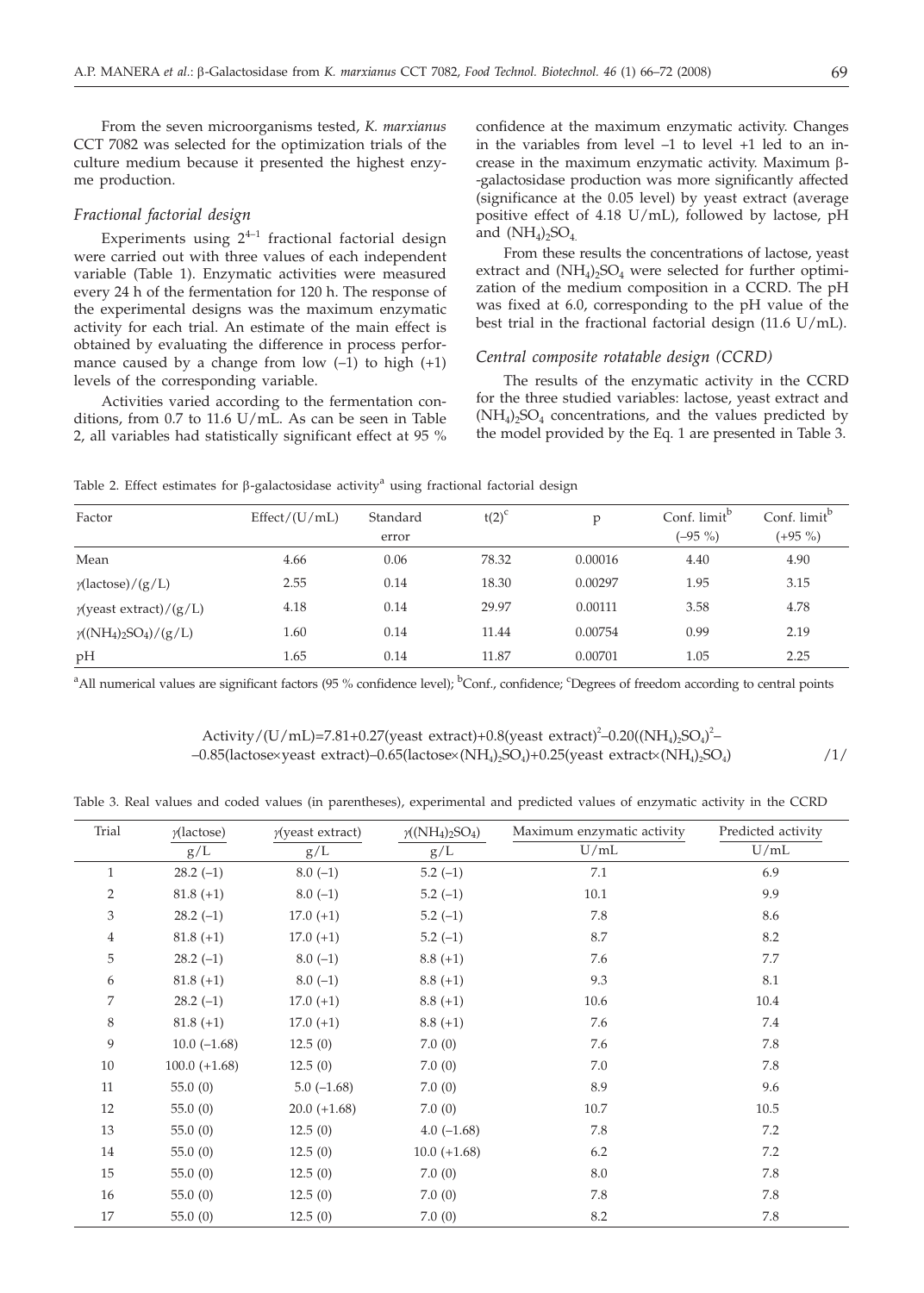In this second design, enzyme production varied from 6.2 up to 10.7 U/mL. The best value for the activity occurred in trials 7 and 12. The conditions of trial 7 were: concentrations of lactose at level  $-1$  (28.2 g/L), yeast extract at level +1 (17  $g/L$ ) and (NH<sub>4</sub>)<sub>2</sub>SO<sub>4</sub> at level +1  $(8.8 \text{ g/L})$ . In this trial the activity reached 10.6 U/mL after 96 h of fermentation, with a productivity of 0.11  $U/(mL \cdot h)$ . In trial 12 the conditions were: concentrations of lactose at the central point (55  $g/L$ ), yeast extract at level +1.68 (20 g/L) and  $(NH_4)_2SO_4$  at the central point  $(7 g/L)$ . In this trial the maximum enzymatic activity was 10.7 U/mL after 120 h of fermentation, resulting in a productivity of  $0.09 \text{ U}/(\text{mL} \cdot \text{h})$ .

The analysis of variance (ANOVA) was employed in the enzymatic activity presented in Table 4. ANOVA consists of classifying and cross-classifying statistical results and testing whether the means of a specified classification differ significantly. This was carried out using Fisher's statistical test for the analysis of variance. The F-value is the ratio of the mean square due to regression to the mean square due to error and indicates the influence (significance) of each controlled factor on the tested model (*25*).

The correlation coefficient was 0.9 and the F-value around twice higher than the listed value for 90 % of confidence. Consequently, the model was found to be adequate to describe the response surface of  $\beta$ -galactosidase production (Eq. 1). An overview of Eq. 1 indicates that

the activity is a first order function for yeast extract concentration, a second order function for yeast extract and  $(NH_4)_2SO_4$  concentrations, and an interaction between lactose and yeast extract, lactose and  $(NH_4)_2SO_4$ , yeast extract and  $(NH_4)$ ,  $SO_4$ . The equation model fitted by regression analysis is given by Eq. 1.

The model for  $\beta$ -galactosidase activity was used to construct the response surfaces, which can be seen in Fig. 3, to understand the interaction of the medium components and the optimum concentration of each component required for optimum  $\beta$ -galactosidase production.

Figs. 3a and 3b show the effect of lactose and yeast extract concentrations on the production of  $\beta$ -galactosidase. When the lactose concentration was low and the yeast extract concentration was high, the production of the enzyme remained around 11–12 U/mL. When the lactose concentration was high and  $(NH_4)_2SO_4$  concentration was low, or when the lactose concentration was low and  $(NH_4)$ <sub>2</sub>SO<sub>4</sub> concentration was high, the activity was above 8 U/mL (Figs. 3c and 3d). Figs. 3e and 3f show the effects of yeast extract and  $(NH_4)_2SO_4$  concentrations on the activity. The production of the enzyme reached values of about 10 U/mL when the concentration of yeast extract was high (20  $g/L$ ) and  $(NH<sub>4</sub>)<sub>2</sub>SO<sub>4</sub>$  was higher than 7 g/L.

The surfaces indicated that high enzymatic activity can be obtained when using culture medium with 28.2  $g/L$  of lactose, 20  $g/L$  of yeast extract and 8.8  $g/L$  of

#### Table 4. ANOVA for  $\beta$ -galactosidase activity for CCRD

| Source of variation | Sum of squares | Degrees of freedom | Mean squares | F-test |
|---------------------|----------------|--------------------|--------------|--------|
| Regression          | 20.32          | 6                  | 3.38         | 4.82   |
| Residual            | 5.35           | 10                 | 0.70         |        |
| Lack of fit         | 5.27           |                    |              |        |
| Pure error          | 0.08           | 2                  |              |        |
| Total               | 25.67          | 16                 |              |        |

Regression coefficient: 0.9

F0.9; 6; 10: 2.46



**Fig. 3.** Response surface and contour diagrams of b-galactosidase activity as a function of the concentrations of lactose and yeast extract (a, b)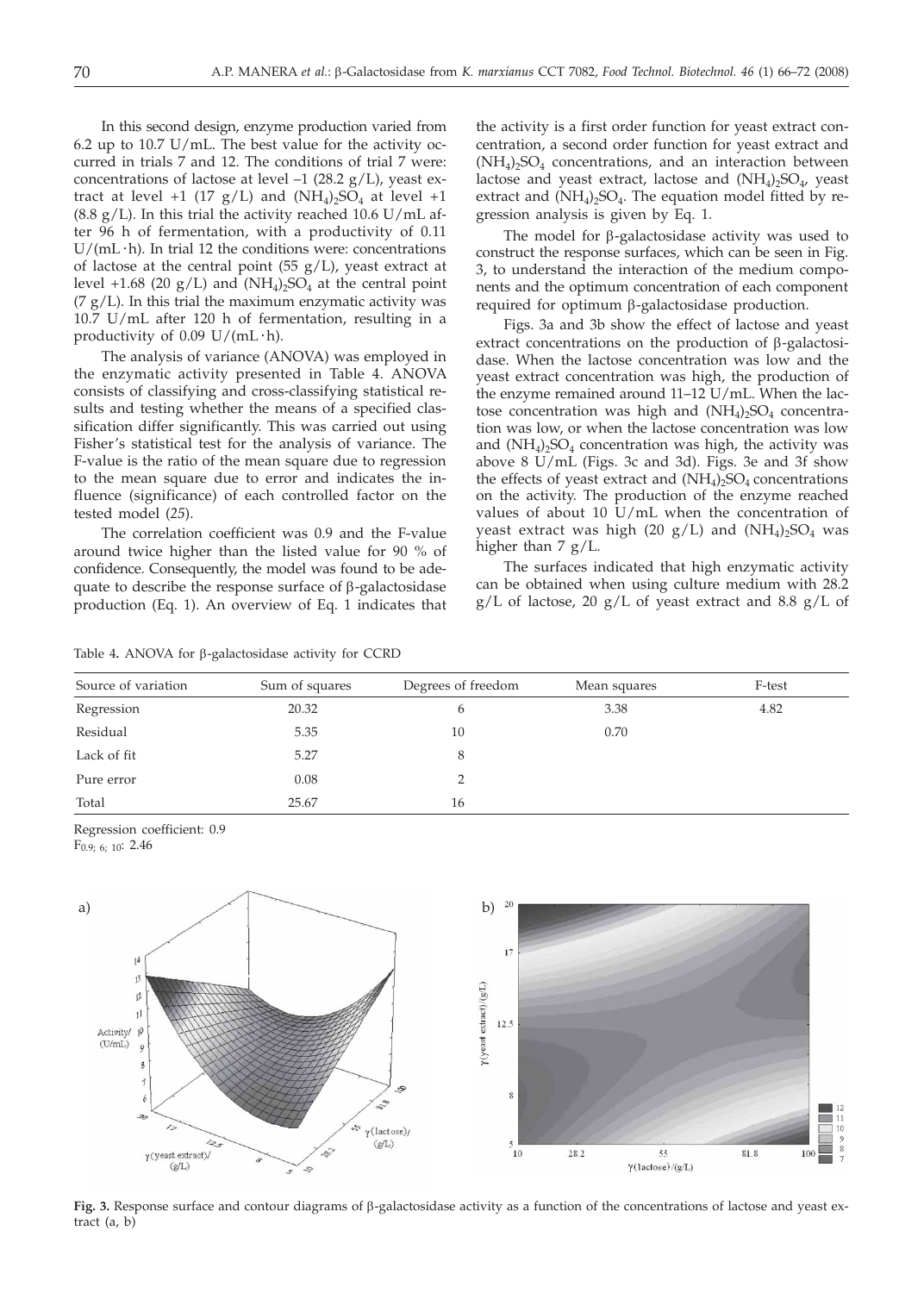

**Fig. 3.** Response surface and contour diagrams of b-galactosidase activity as a function of the concentrations of: lactose and  $(NH_4)_2SO_4$  (c, d), and yeast extract and  $(NH_4)_2SO_4$  (e, f)

 $(NH_4)$ <sub>2</sub>SO<sub>4</sub>. Fig. 4 shows the average results of fermentation carried out in triplicate, using the fermentation conditions already described.

Enzymatic activity increased until 120 h of fermentation, reaching 10.6 U/mL. It was observed that there was no increase in the enzymatic activity when compared to the activities of trials 7 and 12 of CCRD, *i.e.* the conditions employed in this design comprised a broad range, permitting maximum enzyme production, being possible to consider the composition of trial 7 (28.2 g/L of lactose, 17 g/L of yeast extract and 8.8 g/L of  $(NH_4)_2SO_4$ ) as the best condition for the production of  $\beta$ -galactosidase enzyme by *K. marxianus* CCT 7082.

A significant improvement of  $\beta$ -galactosidase activity was achieved with the optimization of the culture medium. The optimization of the medium resulted in an enzymatic activity four times higher than in an unoptimized medium (Fig. 2). Ramírez Matheus and Rivas (*12*) optimized the production of b-galactosidase from *Kluyveromyces lactis* by using deproteinized whey as fermentation medium. Four factors were evaluated: temperature, pH, agitation speed and fermentation time. The enzymatic activities were between 1.3 and 8.5 U/mL. Comparison of the results with other studies using *Kluyvero-* *myces marxianus* is difficult due to differences in yeast strains, growth conditions and  $\beta$ -galactosidase assay technique.



**Fig. 4.** Fermentation time profile for *Kluyveromyces marxianus* CCT 7082 in optimized medium